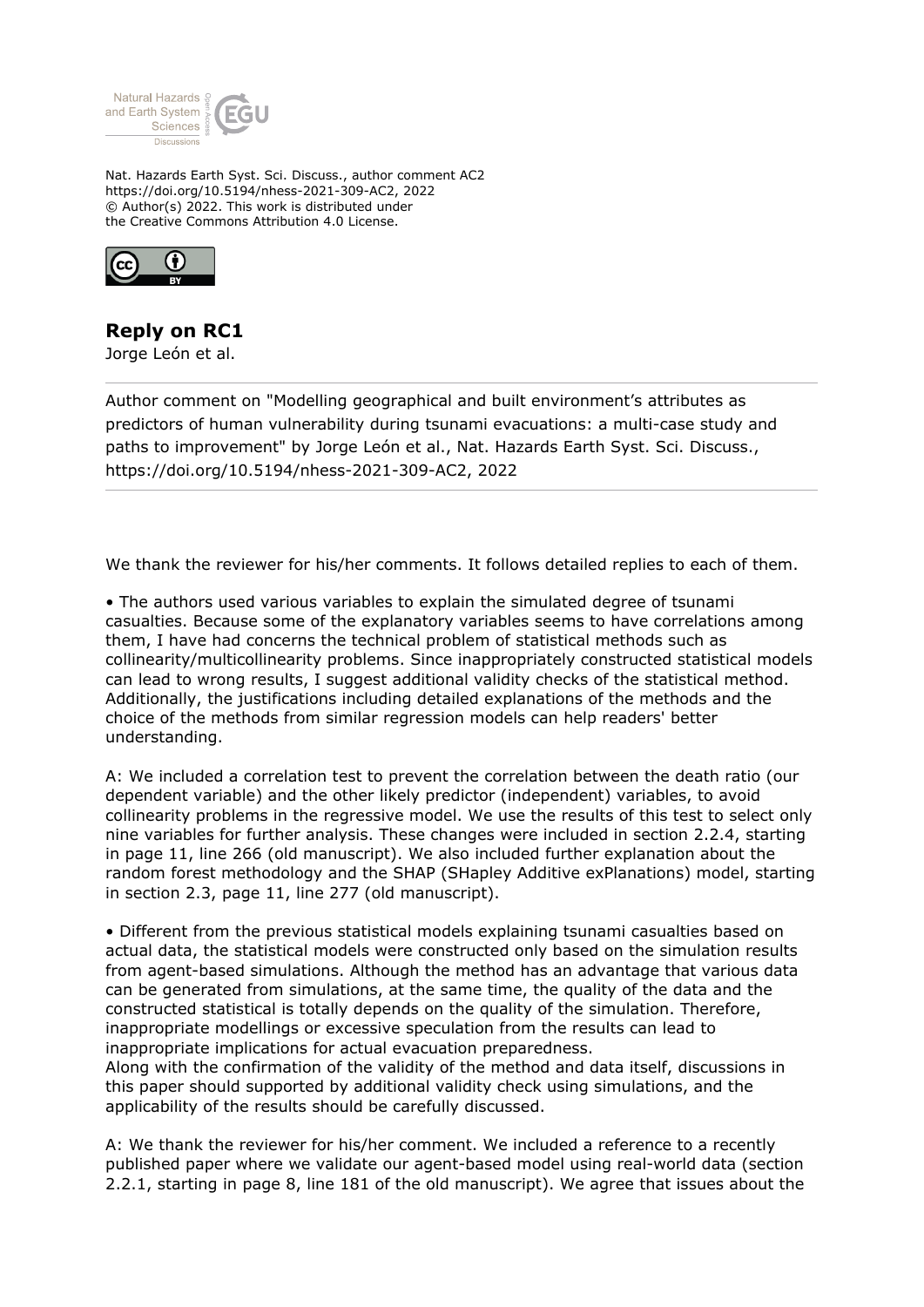reliability and generalization of the results should be carefully discussed. With this purpose, we enhanced the Discussion section, starting on page 15, line 385 (old manuscript).

• p.1 Line 26 - 29: The discussed integrated approach for tsunami disaster risk reduction is summarised well with its historical transitions in Koshimura & Shuto (2015), which would be useful to support the description. The paper can be found at https://doi.org/10.1098/rsta.2014.0373

A: We used this new reference to enhance the manuscript in page 1, line 27 (old manuscript).

• p.2 Line 31 - 33: The authors claim "this is hard to achieve...", but the reason why is not well expressed. It is better to make it clear for readers from broader research fields.

A: We included further explanation about this topic in page 2, line 31 (old manuscript).

• p.2 Line 35: What information brings the value "15 min"? In my opinion, the evacuation behaviour is always an effective way to save lives during tsunamis if there is sufficient lead time.

A: We agree with the reviewer. However, as our primary focus is on the Chilean case, we underline that the country's typical short arrival times put strong pressure on evacuation processes. We included further explanation and references about this topic in page 2, line 35 (old manuscript).

• p.2 Line 37 - 39: In my understanding, "hazard" simply represents an intensity of external force and is not the term to represent how existing condition is affected. For example, this page (https://www.preventionweb.net/understanding-disasterrisk/component-risk/disaster-risk) explains hazard as "Hazard is defined as the probability of experiencing a certain intensity of hazard (eg. Earthquake, cyclone etc) at a specific location and is usually determined by an historical or user-defined scenario, probabilistic hazard assessment, or other method. Some hazard modules can include secondary perils (such as soil liquefaction or fires caused by earthquakes, or storm surge associated with a cyclone).", with the source GFDRR, 2014. Such terminology should be consistently used, referencing reliable in official documents.

A: As suggested by the reviewer, we included further references from official sources to strengthen our concepts definitions. Page 2, from line 36 (old document).

• p.2 Line 47 - 50: In my view, some items are inappropriately categorized. For example, is "elevation" exposure? Again, the abovementioned page defined the exposure as "Exposure represents the stock of property and infrastructure exposed to a hazard, and it can include socioeconomic factors". It is better to categorise them with an exact criterion, referencing corresponding sources.

A: We included the new word "determinants" to underline that in this sentence we are referring to those factors that contribute to either increase or decrease the exposure characteristics. The paragraph was also enhanced with further words. Page 2, line 47 (old manuscript).

• p.2 Line 55: "Fragility function" is often used in this context.

A: We agree with the reviewer. We modified the text accordingly. Page 2, line 55 (old document).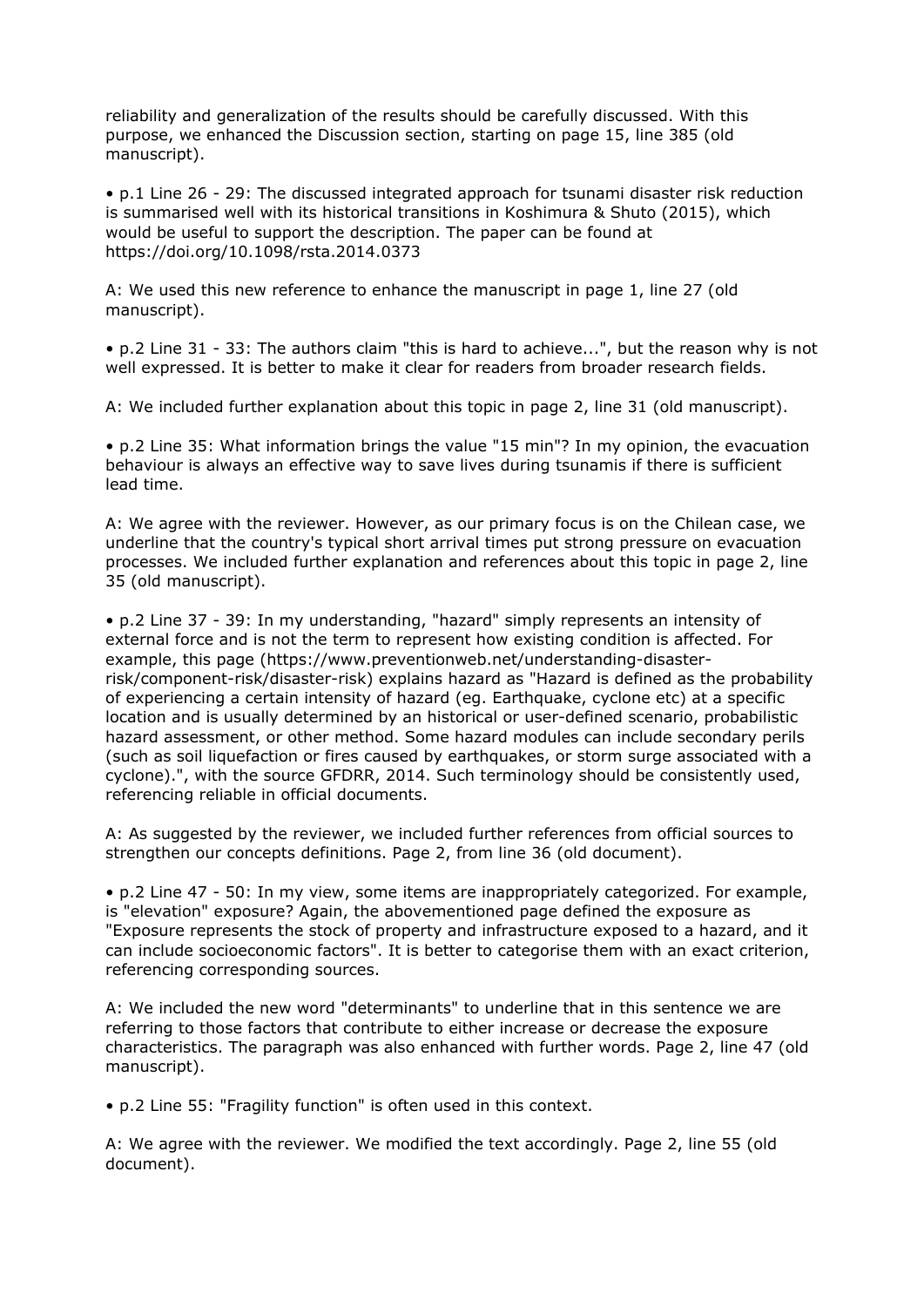• p.3 Line 67 - 90: This part lines up the existing literature regarding fragility functions for tsunami casualties. Is there any criterion regarding the order of these literatures? It started from the study in 2018 and goes to 2020, but it then suddenly back to 2009. Since these studies develops their method, usually referencing old ones, it is better to present them as readers can understand the trend of these studies. If there is an intention of authors for this order, the text flow should be modified to make it clear. Additionally, the review seems to lack some literature in the same line. Additional reviews would be useful to be more comprehensive. For example, Suppasri et al., 2016 (https://doi.org/10.3389/fbuil.2016.00032); Latcharote et al., 2018 (https://doi.org/10.1016/j.ijdrr.2017.06.024); Yun et al., 2019 (https://doi.org/10.1193/082013EQS234M).

A: We agree with the reviewer. We entirely modified this section of the manuscript, also including additional references. From page 3, line 67 (old document).

• p.3 Line 93 - 94: The references seem to lack recent literature, especially which simulates detailed 2D evacuation movements. Additional literature review would help to make it more comprehensive. For example, Dohi et al., 2016 (https://doi.org/10.1142/S1793431116400108); Aguilar and Wijerathne, 2016 (https://doi.org/10.1142/S1793431116400212); Makinoshima et al., 2018 (https://doi.org/10.1016/j.simpat.2017.12.016).

A: We modified the text to enhance it, including the suggested additional references. From page 3, line 93 (old document).

• p.3 Line 95: There are references that are better to be refereed here for the review of GIS-based methods. For example, Fraser et al., 2014 (https://doi.org/10.5194/nhess-14-2975-2014); Priest et al., 2016 (https://link.springer.com/article/10.1007%2Fs11069-015-2011-4).

A: We modified the text to enhance it, including the suggested additional references. From page 3, line 95 (old document).

• p.4 Line 102 - 110: Since the there are tremendous amount of literature regarding tsunami evacuations, the reference here seems insufficient. Recent comprehensive review of tsunami evacuation behaviours would be useful for supporting the discussion here. The review paper, Makinoshima et al., 2020, can be found at https://doi.org/10.1016/j.pdisas.2020.100113

A: We entirely modified this section of the manuscript, also including additional references. From page 4, line 102 (old document).

• p.5 Figure 1: This can be moved to the next Methodology section because detailed explanation was made in the next section, and only the names of cities are described in the first section.

A: We agree with the reviewer. We moved Fig. 1 to the Methodology section.

• p.6 Line 143: Does "35 destructive events" include "recent disasters in 2010, 2014 and 2015" ? The text can be modified for clarity.

A: We modified the text to make clear that the 35 destructive events count to 2005. Page 6, line 143 (old document).

• p.6 Line 146 - 147: Here is a suitable place to present the figure 1.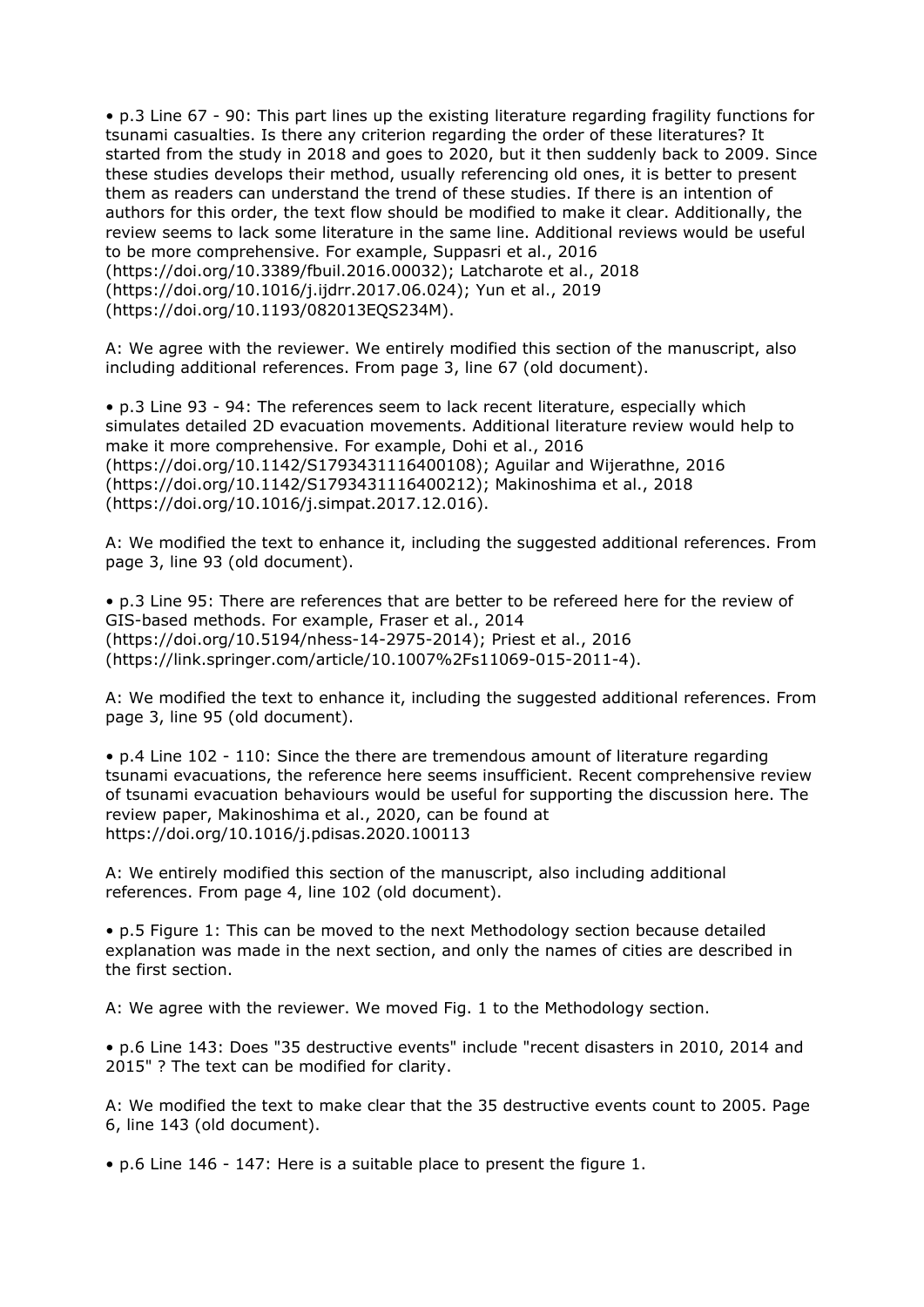A: We thank the reviewer for his/her suggestion. Indeed, we moved Fig. 1 to this suggested place.

• p.6 Line 154: I would say "repeatedly" instead of "systematically".

A: We modified the text to include this change. Page 6, line 154 (old manuscript).

• p.7 Table1: It is better to present the items in "Years of recorded destructive tsunamis" with its event name and references for its mechanisms since easily accessible information of the events would be useful for readers. The table captions should be presented at the top.

A: We modified Table 1 to include references to the included earthquakes. The table caption was moved to the top, too. Page 7 (old manuscript).

• p.7 Line 161: I understand that this resolution "4x4 m" is based on the finest resolution of the tsunami simulation; however, this resolution might too fine for counting tsunami casualties in agent-based simulations. The investigation with different resolution is needed to ensure the validity of the result. If consistent important features are found in different resolution, it supports the validity of the analysis method. Reliable coarser values can be generated by integrating finer values.

A: We understand the suggestion made by the reviewer. However, the modelling technique used the STOC software, which couples tsunami and evacuation models, therefore using the same grid with a unique resolution. This feature makes unfeasible to execute the agent-based model independently using a different grid size. Nevertheless, as we pointed out above, the evacuation model was validated with real-world data in a recently published paper.

• p.8 Line 163 - 175: The figure showing the simulation setup for tsunami simulations (e.g., visualization of fault shape and its slip amount in a map) would be useful for better understanding of readers.

A: We included a new figure showing the seismic simulation setups for tsunami modelling. Page 8, line 175 (old document).

• p.8 Line 178: Which part of the simulation was "enhanced" compared to the original model? It should be clear.

A: We included further explanation about how the source code was enhanced by us.

• p.8 Line 181 - 182: This description is true for agent-based modelling that simulates detailed interactions among agents (e.g., social force model), and I think readers expect this study used such model after reading this description; however, the detailed explanation of the model (p.9 Line 203 - 215) explains that the model does not simulate such complex interactions (e.g., speed down due to the congestions, which caused by detailed 2D behaviour simulations). The text should be modified to more clearly express the model capability.

A: We modified the text according to the suggestion by the reviewer. Now, we hope to clearly express the model capability, focused on a macroscopic perspective.

• p.9 Line 183: Previously mentioned recent evacuation models, which simulates 2D detailed movements and complex interactions (Dohi et al., 2016 (https://doi.org/10.1142/S1793431116400108); Aguilar and Wijerathne, 2016 (https://doi.org/10.1142/S1793431116400212); Makinoshima et al., 2018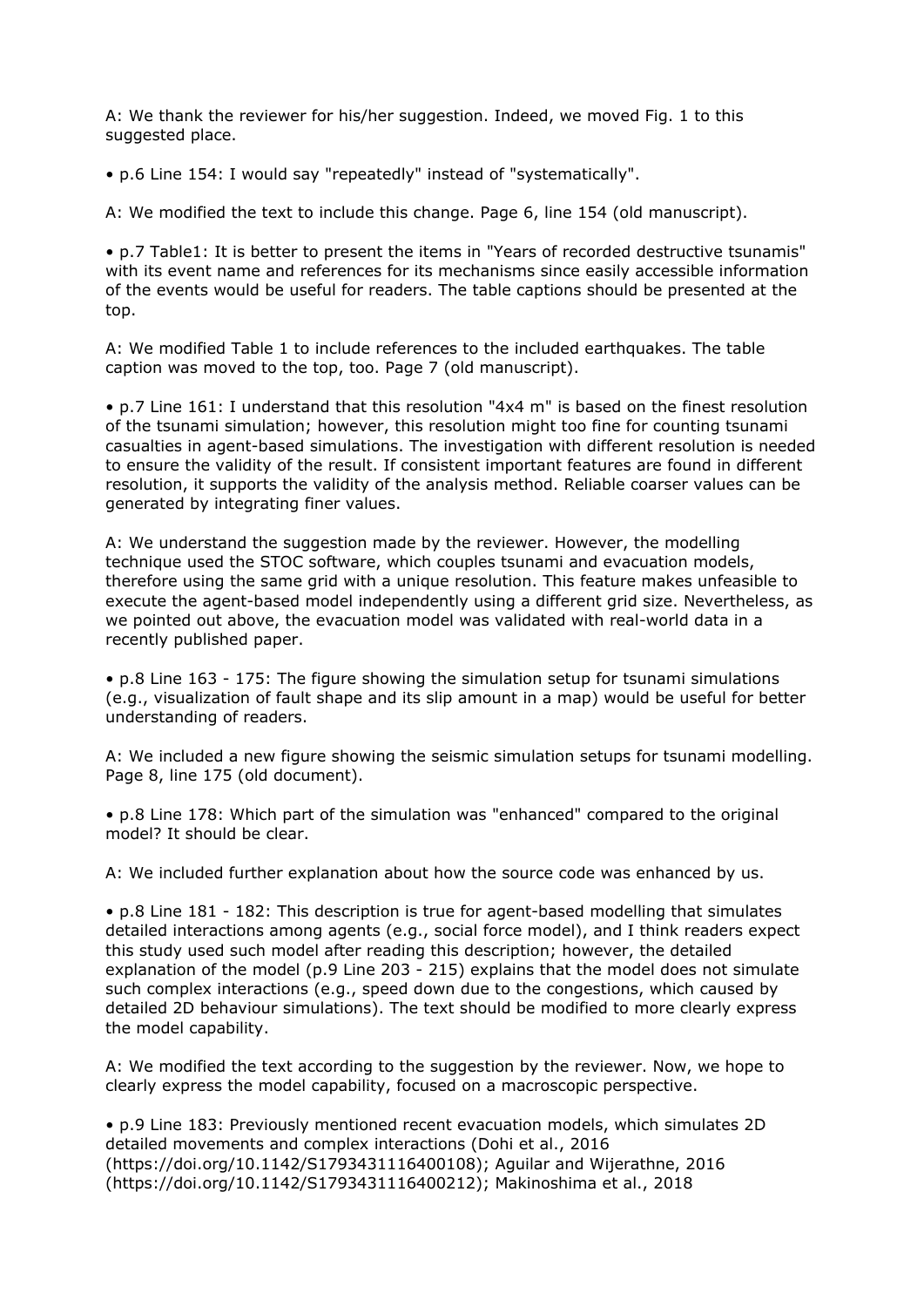(https://doi.org/10.1016/j.simpat.2017.12.016)), is better to be refereed in this context.

A: We modified page 3, from line 92 (old manuscript) to include the suggested references.

• p.9 Line 204 - 205: It is unclear whether "a mean time = 8 min" is the mean value of the resulting distribution or a parameter value for the probability distribution. If "8min" refers to the parameter sigma for Rayleigh distribution, the resulting mean value of the distribution does not match this value. Presenting the mathematical expression of the Rayleigh function with the parameter used in this study can avoid any confusion.

A: We included a new reference (Mas et al., 2012) and further text to avoid confusion. Page 9, line 204 (old manuscript).

• p.9 Line 211: In my understanding, the paper cited here is not the paper that first proposed the A\* algorithm. Is there any reason to cite this paper here? For example, if the study used the implementation in the citing literature, the authors should explain so to avoid any ambiguity.

A: We agree with the reviewer. We edited the text and included further references focused on evacuation studies that apply the algorithm. Page 9, line 211 (old manuscript).

• p.10 Line 217 - 218: The number of required simulation runs should be reported here instead of explaining "at least ten" because the information is useful for readers to know the simulation variance.

A: We ran 10 simulations for each case study. We edited the text to avoid ambiguity. Page 10, line 217 (old manuscript).

• p.7 Line 158 - p.10 269: Sections 2.x.x includes both methods to generate data and metrics, and this mixed description can lower the readability of the manuscript. The structure of these sections can be re-structured for better readability.

A: We appreciate the reviewer's comment. However, we prefer to keep the structure of these sections in its current shape.

• p.11 Line 251 - 269: As I pointed out for p.7 Line 161, it is better to conduct the analysis with different resolution to see the effect of resolution and check the validity of the analysis.

A: Please see above our reply to this subject.

• p.11 Line 275 - 277: Although the random forest is a popular regression model, it is better to explain what it actually is with its brief theoretical explanation for completeness of this paper and better understanding of readers.

A: We included further references and new text to expand the explanation of the random forest methodology. Page 11, line 277 (old document).

• p.12 Line 287: I think the brief theoretical explanations on SHAP and SHAP values is necessary because most of the readers in this field are not familiar with this. At least, readers have to know the logics to estimate the importance of the explanatory variables in understanding the results presented in the rest of this paper.

A: We included further references and new text to expand the explanation of the SHAP values methodology. Page 12, line 289 (old document).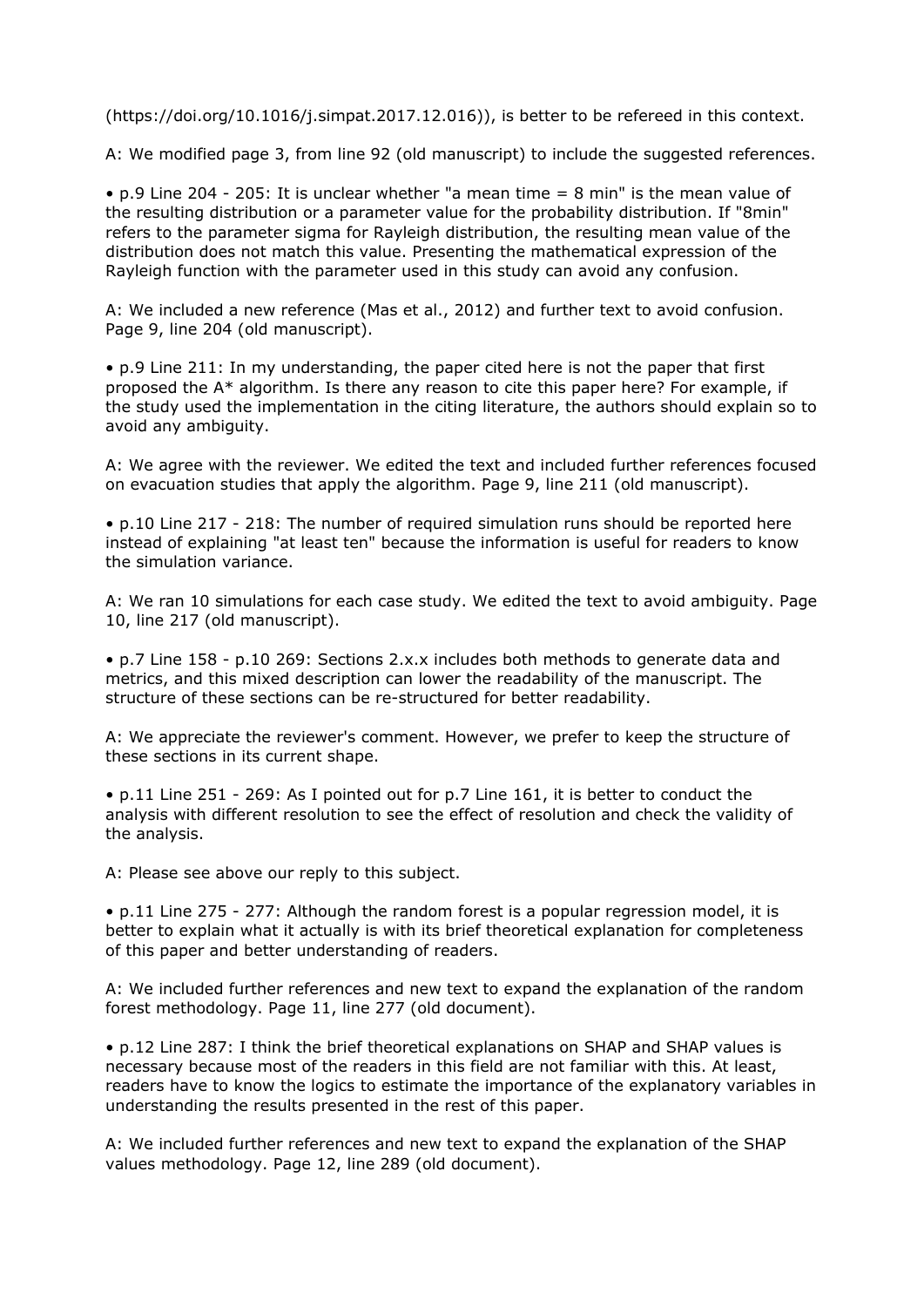• p.13 Table 3 and Figure 2: The table and the figure simply display the mean value of the variables and is not accompanied with any detailed explanations and discussions such as regional differences. As a result, current text and materials carry almost no information to readers. The reported value can be improved by reporting variances so that readers know the distribution of the variables. Instead of tables and the current figure, a scatter plot matrix representation of the raw data may be useful for understanding data. Along with the revised visual representation, detailed description of the general tendency of the data is required in the revised manuscript.

A: We modified Table 3 to include, for every examined variable and death ratio threshold, the standard deviation. Also, we included a new Figure 4, showing data scatterplots with the distribution of the death ratios, in comparison to the nine examined independent variables. We also deleted the old Fig. 2. From page 12, line 301 (old document).

• p.14 Line 307 - 312: Because some explanatory variables potentially have correlations (e.g., Maximum flood depth and Elevation; Straightness, Route length and Mean travel time), I wonder if the analysis has the problem such as collinearity/multicollinearity. The previously mentioned scatter plots of raw data can help readers to consider such potential problems in data. Although such correlations may not affect the performance of the constructed model, I think it at least affect the value of importance. Confirmation of the data and the justification of the validity of the result are required. Additionally, this section simply present figures and no in-depth explanations are made. Broader implications of the results or relations to the previous literature can be presented in the following Discussion section; however, this section at least should describe the obtained results in detail.

A: As we pointed out above, we included a test to prevent the correlation between the death ratio (our dependent variable) and the other likely predictor (independent) variables, to avoid collinearity problems in the regressive model. Overall, we enhanced the Results section to provide an in-depth explanation of our findings. From page 12, line 299 (old document).

• p.15 Line 332 - 341: This part explains counterintuitive results and its potential cause; however, in my view, these explanations need further validations because the data is synthesised using simulations, and the data might be generated from unintended behaviour of the simulation models. For example, combination of very local error in elevation data and the hiking function may cause unrealistically slow evacuees. Because the observed tendency is generated from data in simulations, the authors can validate their explanations by checking the simulation results in detail. Cause of the synthesised data can be clearly explained by simulations, and should be.

A: We agree with the reviewer. We enhanced the Discussion section to address his/her comments. We included a new reference to our recently published paper, which validates our evacuation model with real-world data. We also add new text that discusses the limitations of our results. From page 14, line 317 (old manuscript).

• p.15 Line 338 - 339: For example, this description should be supported by showing such simulation results.

A: We agree with the reviewer. However, rather than being on each case study's specific characteristics, the paper's focus is on the 530,091 examined cells.

• p.15 Line 343 - 345, Line 345 - 346, Line 353 - 354: Since the simulations in this study does not include realistic evacuation processes and are based on various assumptions (e.g., a single evacuation departure distribution), it is hard to reach general conclusion using this approach. Such limitations should be clearly expressed, and any extrapolation of the results may lead to proposing inappropriate guidelines.